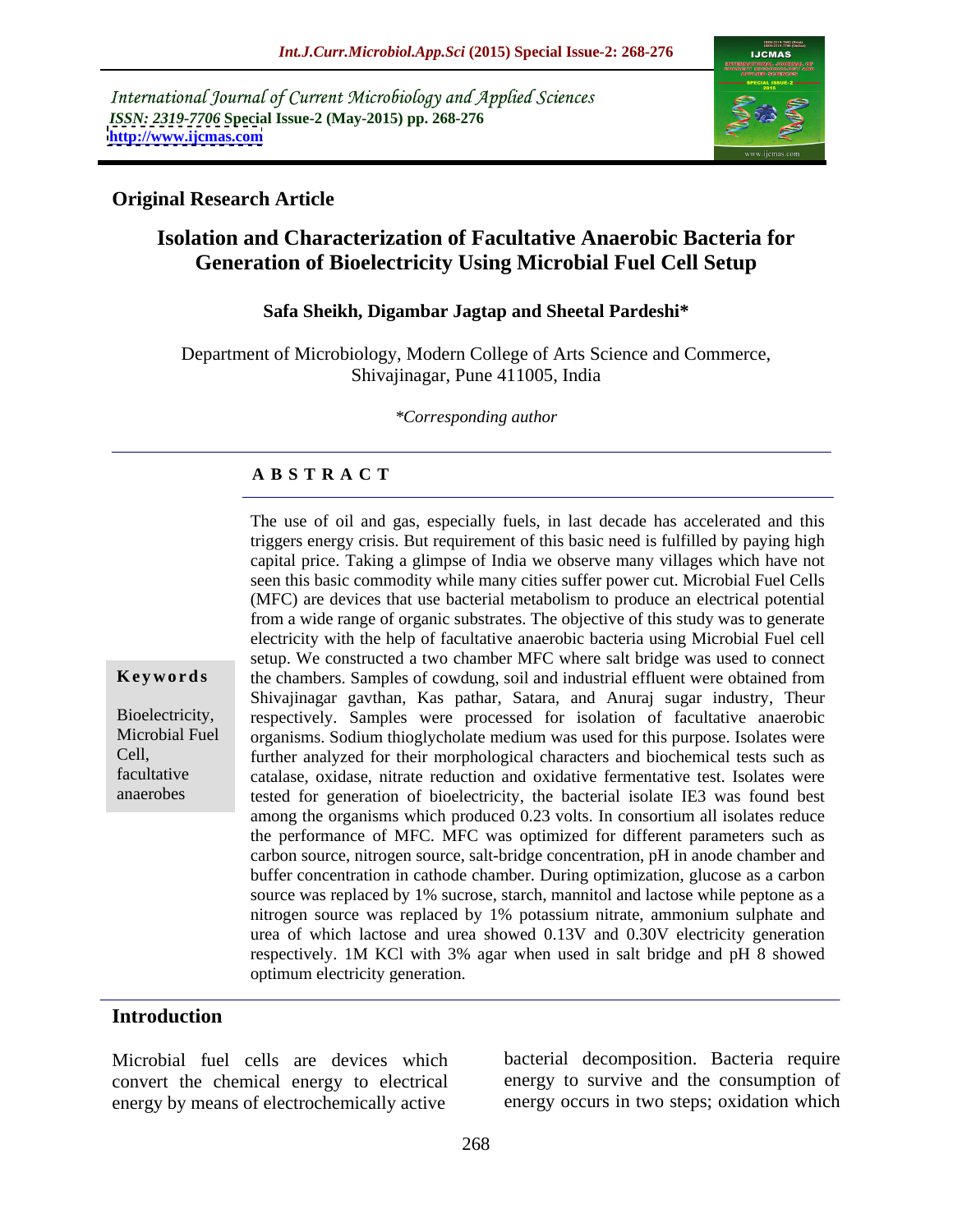acceptor i.e. oxygen. Certain types of bacteria respire by releasing the electrons Fuel Cell (MFC). The transferred electrons temperature. generate a current and can be used to power devices (Zuwei Du et al., 2007). **Construction of MFC** 

contact and communication. The biofilm producing bacteria include; Gram negative configuration the two chambers are

Biofilms have capacity for Extracellular Electron Transfer (EET). For extracellular electron transport, the bio electrochemical electron acceptor outside the cell using choice for electrodes. Gold has been exogenous or endogenous soluble molecules *al.*, 2006). called as mediators or redox shuttles, which act to shuttle the electrons through the **Electron Transfer in MFC** extracellular aqueous matrix from the cells to the anode (Suzanne *et al.*, 2010). The anodic electron transfer mechanism in

Various environmental factors affecting microbial growth are temperature, pH, and oxygen.The effect of temperature on MFC

requires the removal of electrons from performance mainly include 4 aspects; first, source of organic matter and reduction within certain range of temperature, the which gives electrons to the final electron activity of anode microorganisms will into the surrounding medium. These with temperature, third, when temperature is released electrons pass through the semi-<br>increased by  $10^{\circ}$  C, the chemical reaction permeable membrane or agar salt-bridge that rate would be increased twice and lastly, connects the two chambers of the Microbial conductivity of electrolytes differs with increase, second, community structure and distribution proportion of nutrients varies temperature.

# **Construction of MFC**

An electrochemically active bacterium A typical MFC consists of an anode develops biofilm on the MFC electrode. A chamber (anaerobic) and a cathode chamber biofilm is an extracellular polymeric (aerobic) connected by Proton Exchange substance which immobilizes the bacteria by Membrane (PEM) or agar salt bridge. The providing greater opportunity for cell to cell two chambers are built in an "H" shape bacteria such as *Pseudomonas aeruginosa,* connected by PVC pipes and filled with agar *Geobacters ulphurreducens* and Gram and salt. Power generation can be affected positive bacteria like *Clostridium*  by the surface area of the anode and the *acetobutulicum* and *Enterococcus faecium* surface of the membrane. Using ferric- (Gregory *et al.,* 2004) and many others. cyanide as the electron acceptor in the systems were taken into account. In this bio-compatible. Carbon electrode, carbon process, electrons are pumped towards the cloth or graphite belt can be the material of direct or indirect mechanisms. Direct EET identified as a potential material for the occurs via the flow of electrons through the MFC anode development. It is highly outer membrane proteins by making conductive and can be vapor deposited. substantial contact with the anode with the MFC using gold as the anode material gave help of pili. In Indirect EET, it involves the more reproducible results (Bruce Logan *et*  configuration (Figure 1 and 3). In the H configuration the two chambers are cathode chamber power density can be increased. In the development of MFC identification of an electrode material is vital because it should be durable, conductive and choice for electrodes. Gold has been *al.,* 2006).

# **Electron Transfer in MFC**

The anodic electron transfer mechanism in MFC is a fundamental issue in understanding the theory of how MFCs work. Microbes transfer electrons to the electrode through an electron transport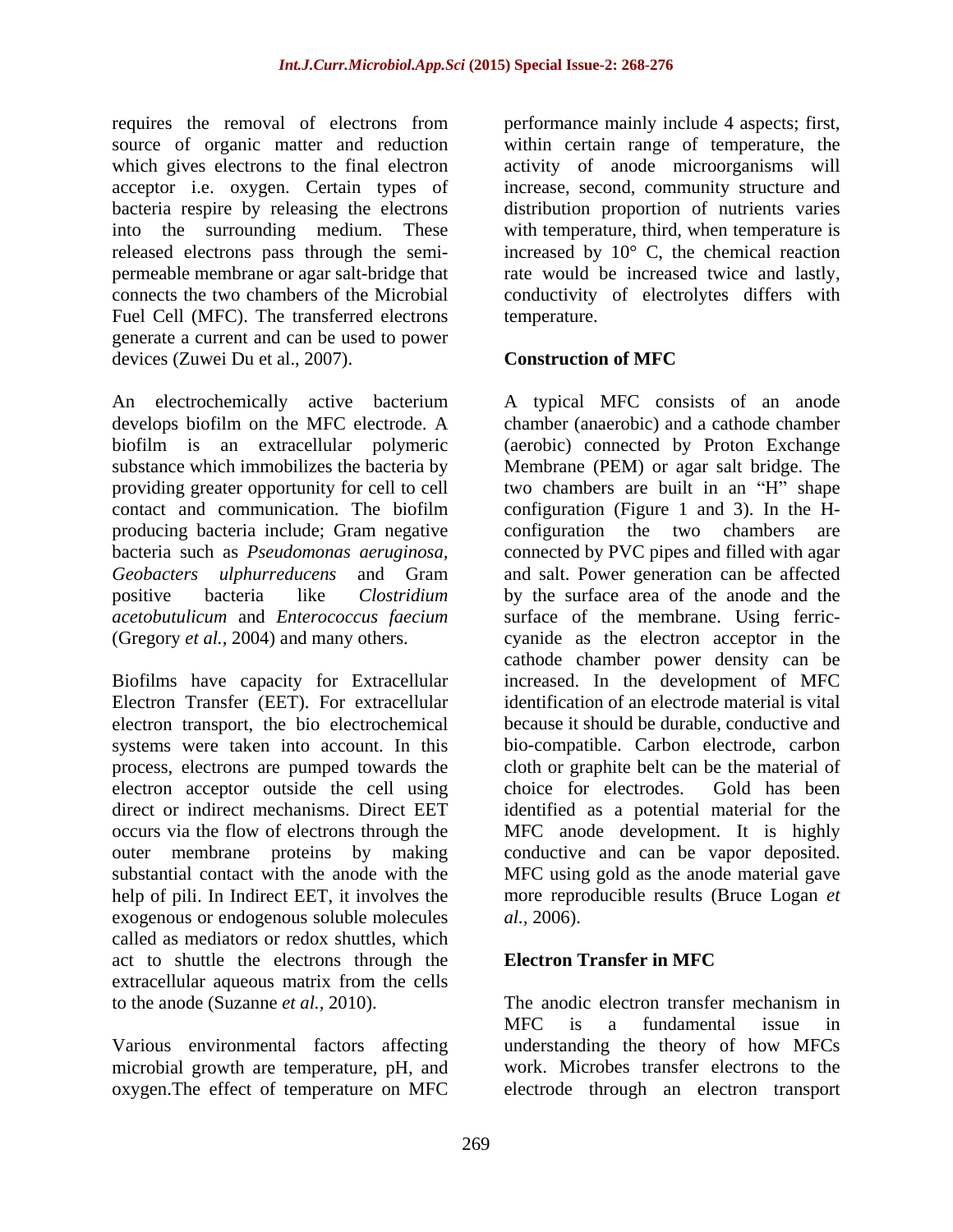system that either consists of series of **Types and applications of MFC** components in the bacterial extracellular matrix or together with electron shuttles MFC can be of four different types, MFC dissolved in the bulk solution. Electrons generated during microbial oxidation of organic compounds are delivered to the anode via microbial membrane-associated wastewater treatment, power supply to components, soluble electron shuttles or remote sensor, in BOD sensor and in nanowires (Lovely *et al.,* 2004; Vargas *et*  hydrogen production. These important al., 1998). Electrons flow from anode to the applications signify research in this area and cathode trough the external electrical circuit. This electron transfer events completes the circuit. **Materials and Methods**

MFC discovers metabolic potential of **Sample collection** microbes for conversion of organic substrate into electricity by transferring electron from Samples of cowdung, soil and industrial cell to circuit. In anodic chamber, oxidation effluent were collected in sterile polythene of substrate by respiratory bacteria in the absence of oxygen produces electron and Shivajinagar gavthan, Kas pathar (Satara) proton that are passed onto terminal electron and Anuraj sugar industry (Theur) acceptor. In absence of electron acceptor, some microorganism pass electron onto anode either by electron shuttle or by means **Isolation and screening of facultative**  of electron shuttling mediators. Direct anaerobic bacteria for electricity electron transfer to anode by bacteria requires some physical contact with electrode for current generation. Plunge line- Samples were streaked and sub-cultured on up between bacterium and anode surface involves outer membrane bound (Peptone 15, yeast extract 5, glucose 5.5, cytochromes or putative conductive pili called nanowire. Electron mediators like  $Mn^{4+}$  or neutral red incorporated into the anode enhance the performance of MFCs. (Lovely *et al.,* 2004; Vargas *et al.,* 1998; Holmes *et al.,* 2004)

# **Microbes used in MFC**

Many microorganisms possess the ability to highest electricity producing isolate in transfer the electron derived from the sterile sodium thioglycollatebroth (10 ml) metabolism of organic matter to anode. Which was incubated at 37°C. After 24 h the Marine sediments, soil, wastewater, inoculums was adjusted to 0.10 OD with freshwater sediments and activated sludge are all rich sources for these microorganisms (Table 1).

# **Types and applications of MFC**

with membrane, MFC without Membrane, Mediator MFC and Mediator less MFC. MFC can be used in various fields such as need of detailed investigations.

# **Sample collection**

bag and sterile glass bottle from and Anuraj sugar industry (Theur) respectively.

# **anaerobic bacteria for electricity production**

or neutral red incorporated into the resazurin 0.001 g/L) for isolation of sterile Sodium thioglychollate agar plates NaCl 2.5, sodium acetate 3.0, cystein-HCl 0.5, and sodium thioglychollate 0.5, sodium facultative anaerobic bacteria. Plates were incubated at 37°C in anaerobic conditions.

# **Inoculum development for MFC**

Inoculum was developed by growing the sterile sodium thioglycholate medium and then inoculated in anode chamber.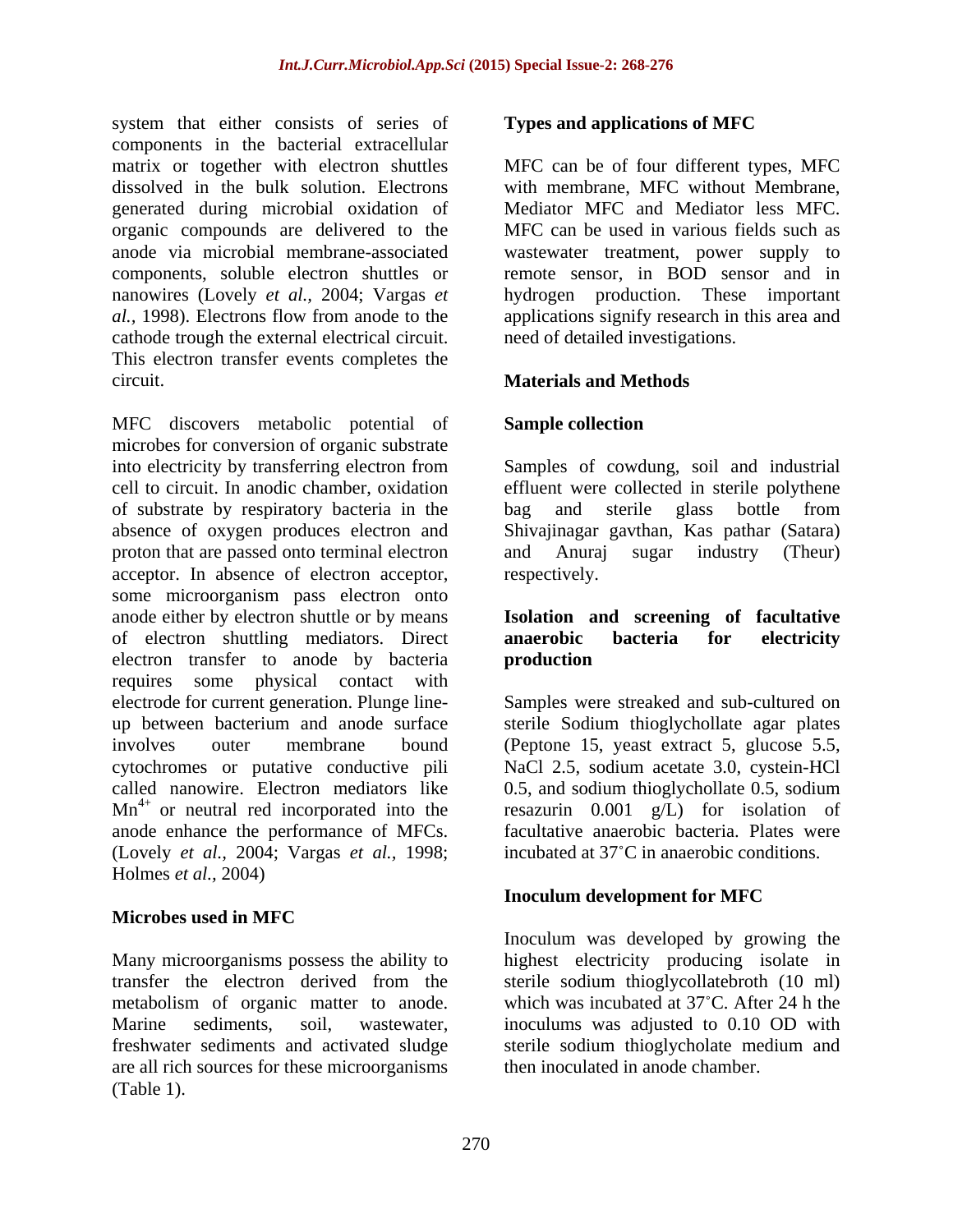### **MFC construction and operation**

Anode and cathode chambers with Different sugar sources were tested for dimensions  $15cm \times 13cm \times 13cm$  and maximum potential difference by replacing volume 2.5 L were connected by salt bridge (PVC pipe: 7cm).The H- shape Microbial Fuel Cell was constructed from acrylic mannitol. sheets (Figure 3). Graphite electrodes were fitted into the lid of anode and cathode chamber.

This entire assembly was surface sterilized potassium nitrate, ammonium sulphate, urea with 70% ethanol and was exposed to UV were added separately at different rays for 30 minutes in laminar air flow concentrations (0.5%, 1%, 1.5%, 2%) by before inoculation. Multimeter was replacing peptone in sodium thioglychollate connected to the anode and cathode electrodes with crocodile clamps to record the readings in volts. Effect of pH

The salt bridge was prepared by using 3% bH of sodium thiogly chollate medium was agar and 1M KCl, autoclaved at 15 psi for 15 minutes. Sterile sodium thioglychollate medium was added into anode chamber. Paraffin film was used to seal anode **Results and Discussion** chamber and maintain anaerobic conditions in anode chamber. All operations were In this study we emphasized on carried out at room temperature  $(23^0C 37^{\circ}$ C) and at pH 7 for isolates. Readings anaerobic microorganisms isolated from

parameters to increase potential difference

agar concentration in salt bridge were tested essential for the enhancement of bridge for high electricity generation. The conductivity was taken further for was checked for bioelectricity generation.optimization.

### **Effect of carbon sources**

glucose in sodium thioglychollate medium with 1% sucrose, lactose, starch and mannitol.

### **Effect of nitrogen sources**

Three different nitrogen sources namely were added separately at different medium.

# **Effect of pH**

pH of sodium thioglychollate medium was adjusted at different values (5, 6, **7**, and 8) to check the efficacy of microbial fuel cell.

### **Results and Discussion**

 ${}^{0}C$  - bioelectricity generation by facultative were recorded after specific time interval. cowdung, soil and industrial effluent. The Media was discarded when potential isolates positive for oxidative as well as difference observed was below 0.5V. fermentative test were selected for further **Optimization of MFC parameters** studies. Selected isolates were then selected<br>for bioelectricity generation. Isolates MFC was optimized by using following by the properties of highest potential difference between anode and cathode.<br>
were also studied for electricity generation **Effect of salt bridge concentration** The isolate giving highest potential 1M, 2M, 3M, 4M, KCl and NaCl and 3% optimized with different parameters for efficient transfer of ions through salt bioelectricity generation. Salt bridge with concentration which shows high of NaCl and KCl (1M, 2M, 3M, and 4M) In this study we emphasized on anaerobic microorganisms isolated from studies. Selected isolates were then screened for bioelectricity generation. Isolates obtained from soil sample showed generation of highest potential difference. Consortia (mixed culture of all isolates) using isolates obtained from three samples. The isolate giving highest potential difference in screening was further optimized with different parameters essential for the enhancement of 3% agar and different molar concentration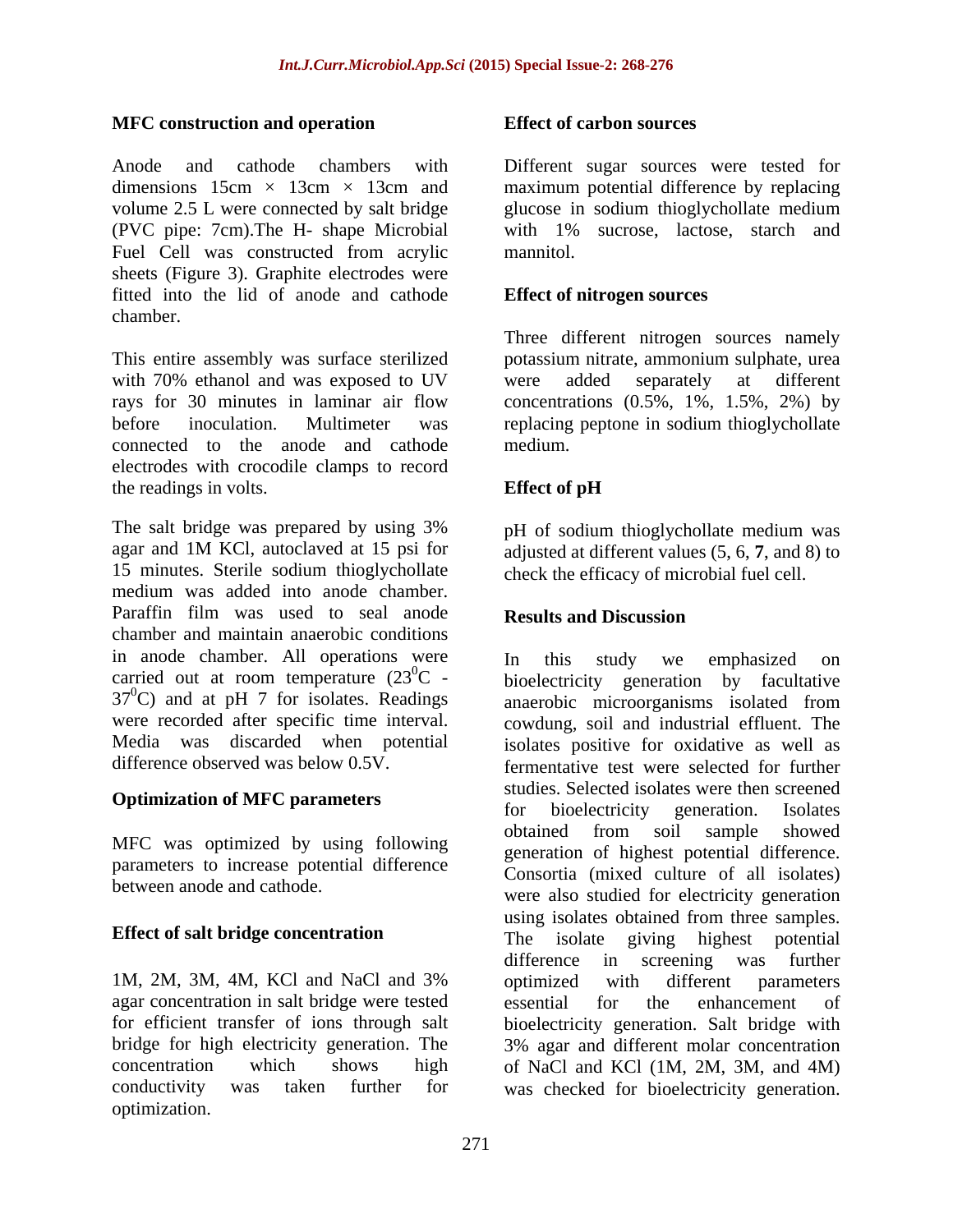#### *Int.J.Curr.Microbiol.App.Sci* **(2015) Special Issue-2: 268-276**

| <b>Microbes</b>             | Substrate                         |
|-----------------------------|-----------------------------------|
| Acetinobacillus succinogens | Glucose                           |
| Aeromonas hydrophila        | Acetate                           |
| Clostridium beijerinckii    | Starch, glucose, lactose, maltose |
| Clostridium butyricium      | Starch, glucose, maltose          |
| Desulfovibrio desulfuricans | Sucrose                           |
| Erwinia dissolven           | Glucose                           |
| Escherichia coli            | Glucose, sucrose                  |
| Klebsiella pneumoniae       | Glucose                           |
| Proteus mirabilis           | Glucose                           |
| Pseudomonas aeruginosa      | Glucose                           |
| Streptococcus lactis        | Glucose                           |

# **Table.1** Microbes used in MFC (Zuwei Du et.al.2007)

**Figure.1** Microbial fuel cell with membrane (Bruce Logan *et al.,* 2006)

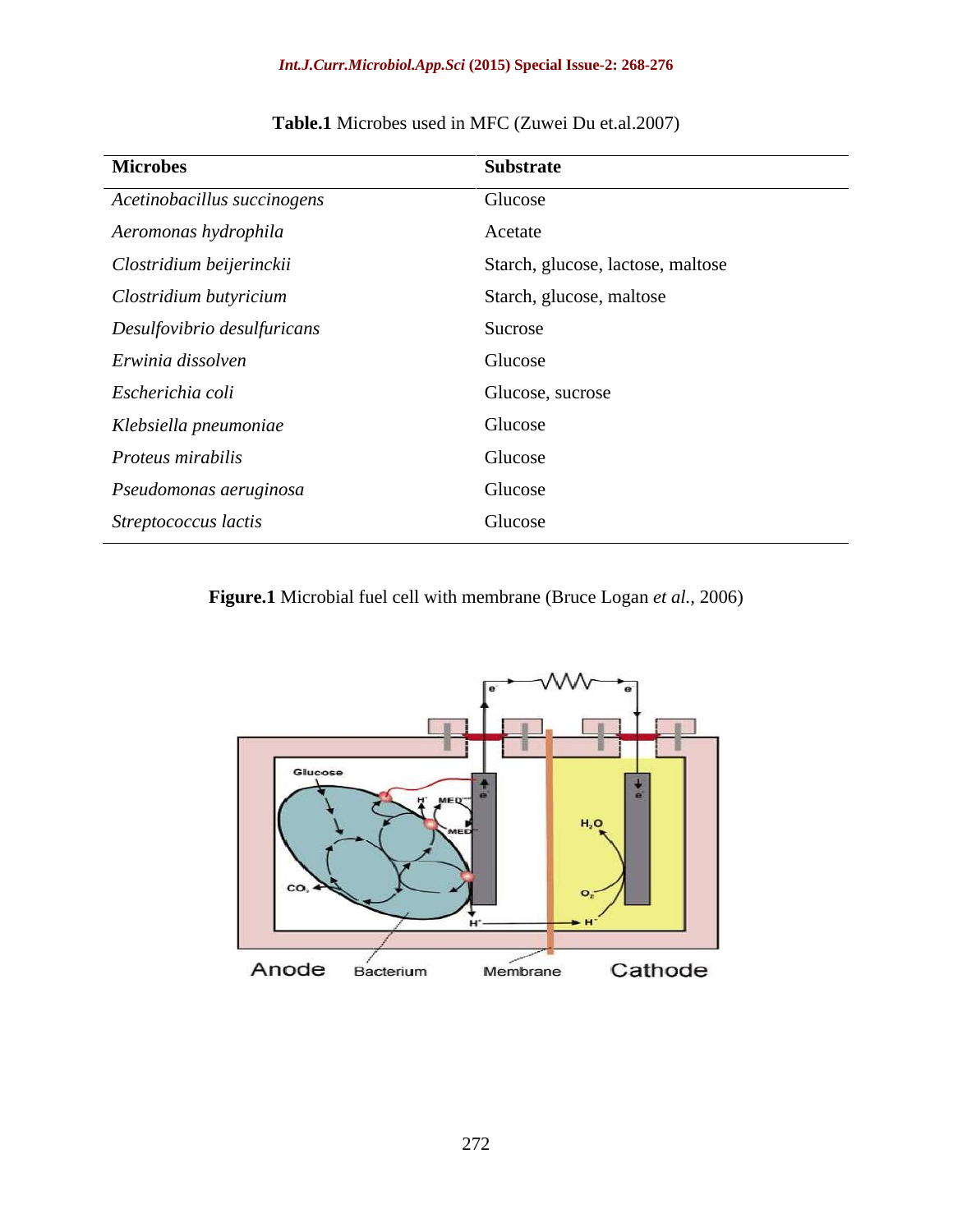



**Figure.3** Schematic of microbial fuel cell setup



**Figure.4** Effect of salt bridge concentration on production of electricity

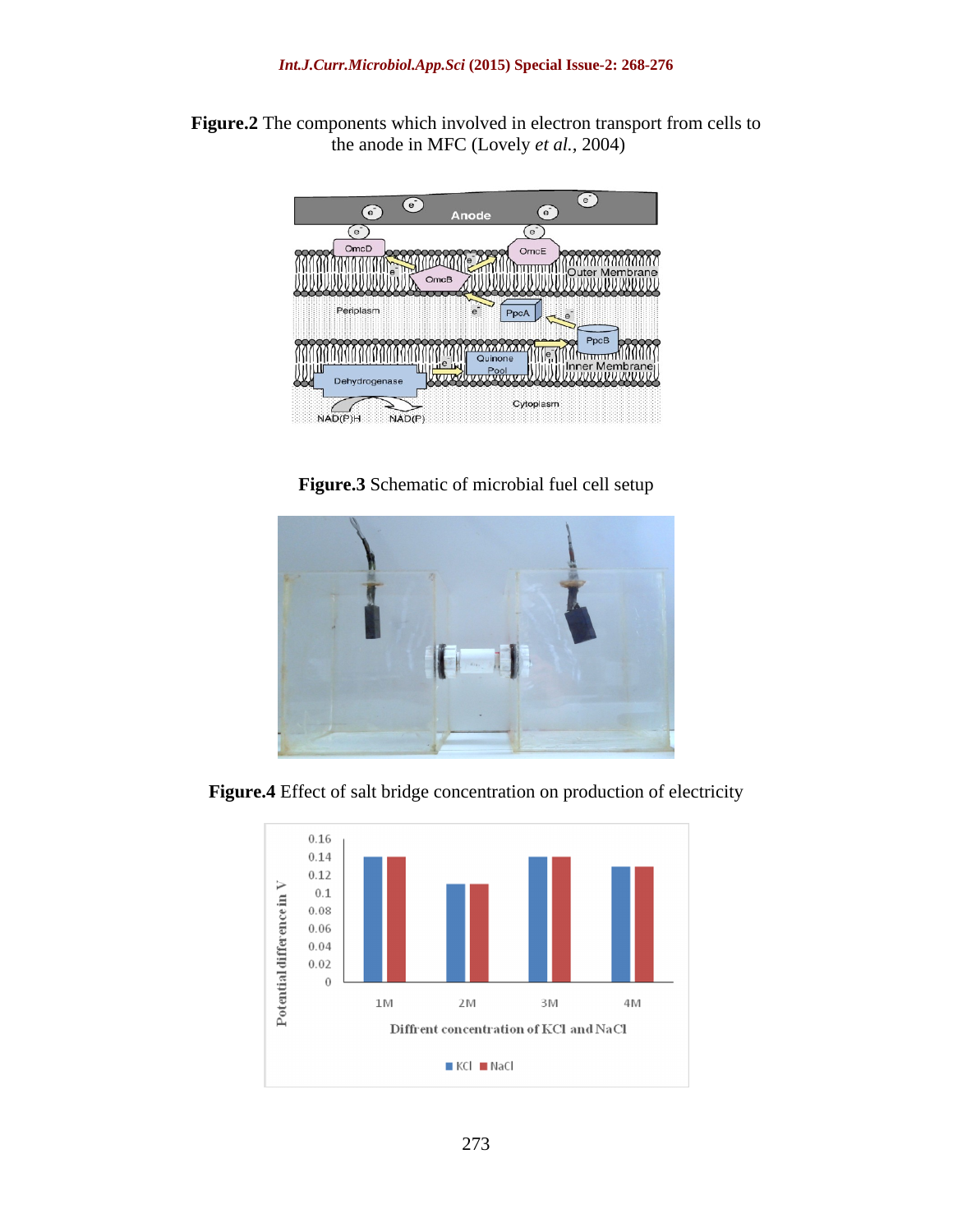

Figure.5 Effect of different carbon sources on production of electricity





**Figure.7** Effect of pH on production of electricity

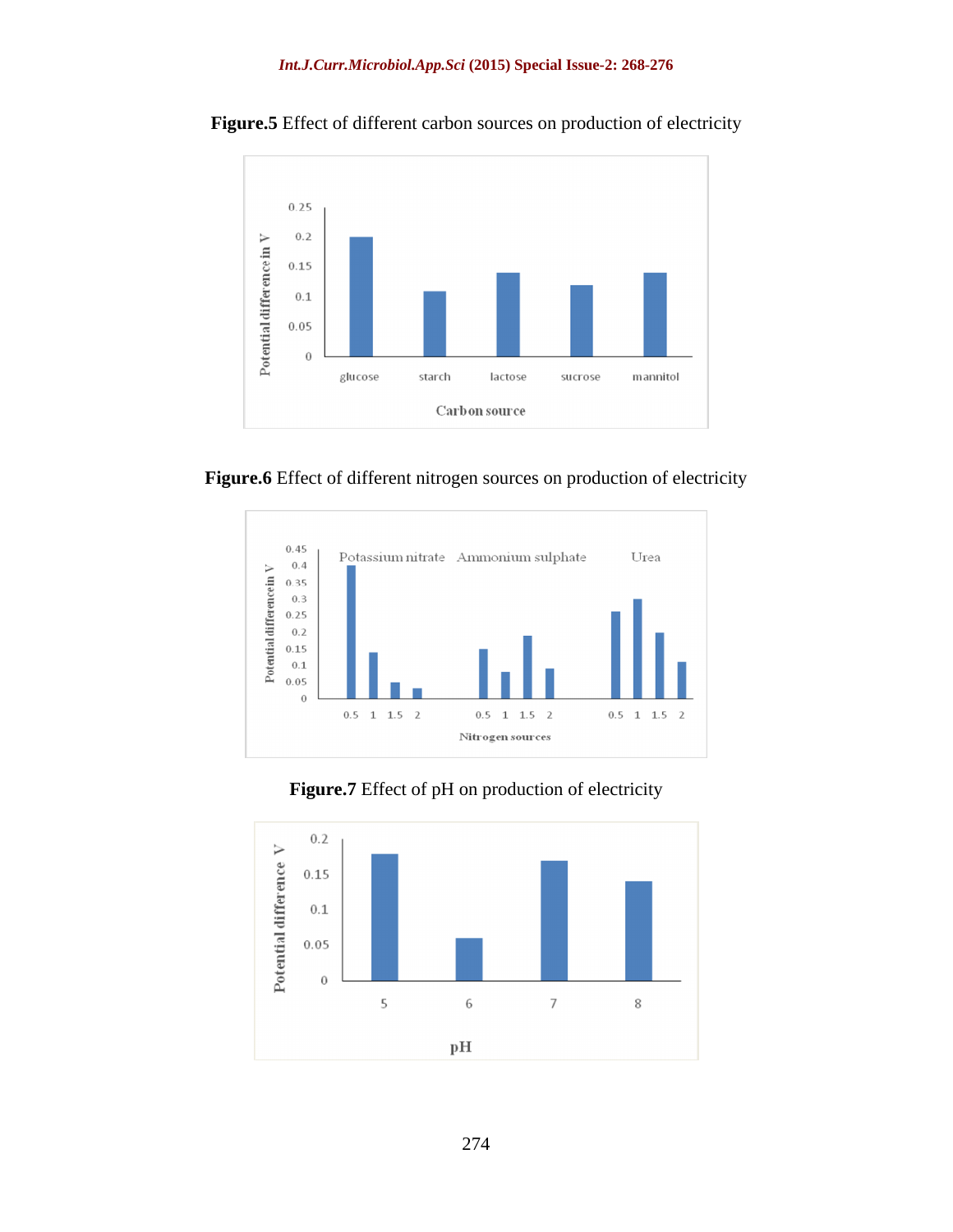Among the both 1M KCl gave highest yield **References** of 0.17V while 2M, 3M and 4M KCl and NaCl showed 0.11, 0.14 and 0.13V respectively (Figure 4). Sodium Bruce, E., Logan, Bert H., Rene, R., Uwe, thioglychollate medium was provided with five different carbon sources individually. It<br>willy, V., and Korneel, R, Mid<br>was noticed that among the different carbon fuel cells: methodology was noticed that among the different carbon fuel cells: methodology and sources amended into the anolyte, the bioelectricity generation of lactose, starch, sucrose and mannitol was 0.14, 0.11, 0.12 and 0.11 respectively (Figure 5). Glucose produced maximum potential difference paper applied in microbial fuel cells, whereas starch produced minimum potential iournal of clean energy technologies, difference. Potential difference production was measured for 24h. Similarly for the five different nitrogen sources with different concentration (0.5%, 1%, 1.5%, and 2% Figure 6) amended into the media it was observed that urea yielded maximum bioelectricity of 0.30V at 1% concentration. MFC inoculated with different concentration of potassium nitrate showed lowest potential fuel cell arrays reveal difference 0.03V at 2% concentration. The *electrochemically active microbes*, MFCs were operated for pH 5, 6, 7 and 8. 2009. After 24h, pH 7 showed highest potential difference of 0.18V (Figure 7). The result *microbial* reported by Shiv et al for lactose as a carbon three concepts for the future, source and urea as nitrogen source gave microbial biotechnology 2010: 5 (3), maximum yield of 0.626V and 1.575V 333-346. respectively. In present optimization glucose Min, W., Zhenhua, Y., Baoxu, H., Jinsheng, and urea also showned maximum  $Z_{\cdot}$ , Renmin, L., *Electricity* bioelectricity generation of 0.20V and 0.30V respectively. The reading obtained thus recommend the use of glucose as carbon and urea as nitrogen supplement for isolates in sodium thioglycollate medium. Pranab, K., and Deka,D., *Electricity* 

We express our deep sense of gratitude to Department of Microbiology, Modern College of Arts, Science and Commerce, Shivajinagar, Pune 5 for providing space, 2010.

#### **References**

- S., Jurg, K., Stefano, F., Peter, A., Willy, V., and Korneel, R*, Microbial fuel cells: methodology and technology*, 2006.
- Chin, T., Wang, R., Yao, H., Yao, C., Chong, Z., *Electrode material of carbon nanotube/polyaniline carbon paper applied in microbial fuel cells*, journal of clean energy technologies, vol. 1 no. 3, 2013.
- Gean, C.Gils. S.,Chang, B.,Mia, K.,Jae, K., Hyung,S, S., Hyung, K., *Operational parameters af ecting the performance of a mediators-less MFC*(2002)
- Huijie, H., Lei, L., Younghak C., Paul, F., Arum, H., *Microfabricated microbial fuel cell arraysreveal electrochemically active microbes*, 2009.
- Jan, B. Arends and willy, V., *100 years of microbial electricity production: three concepts for thefuture*, microbial biotechnology 2010: <sup>5</sup> (3), 333-346.
- Z., Renmin, L*., Electricity generation by microbial fuel cells fuelled with Enteromorphaprolifera hydrolysis,* Int. j. Electrochem. Sci., 8 (2013).
- **Acknowledgement**  *microbial fuel cells, vol.1,* 2010. *generation from biowaste based*
	- Rachel, A., *A comparison of design modification to novel microbial fuel cell for electrical production and bacterial load reduction,*Epistimi 2010.
- infrastructure and funds to carry out this Shaoan, C., Hong, L., Bruce, E*, Increased*  research. *performance of single chember microbial fuel cells using an improved cathode structure*,